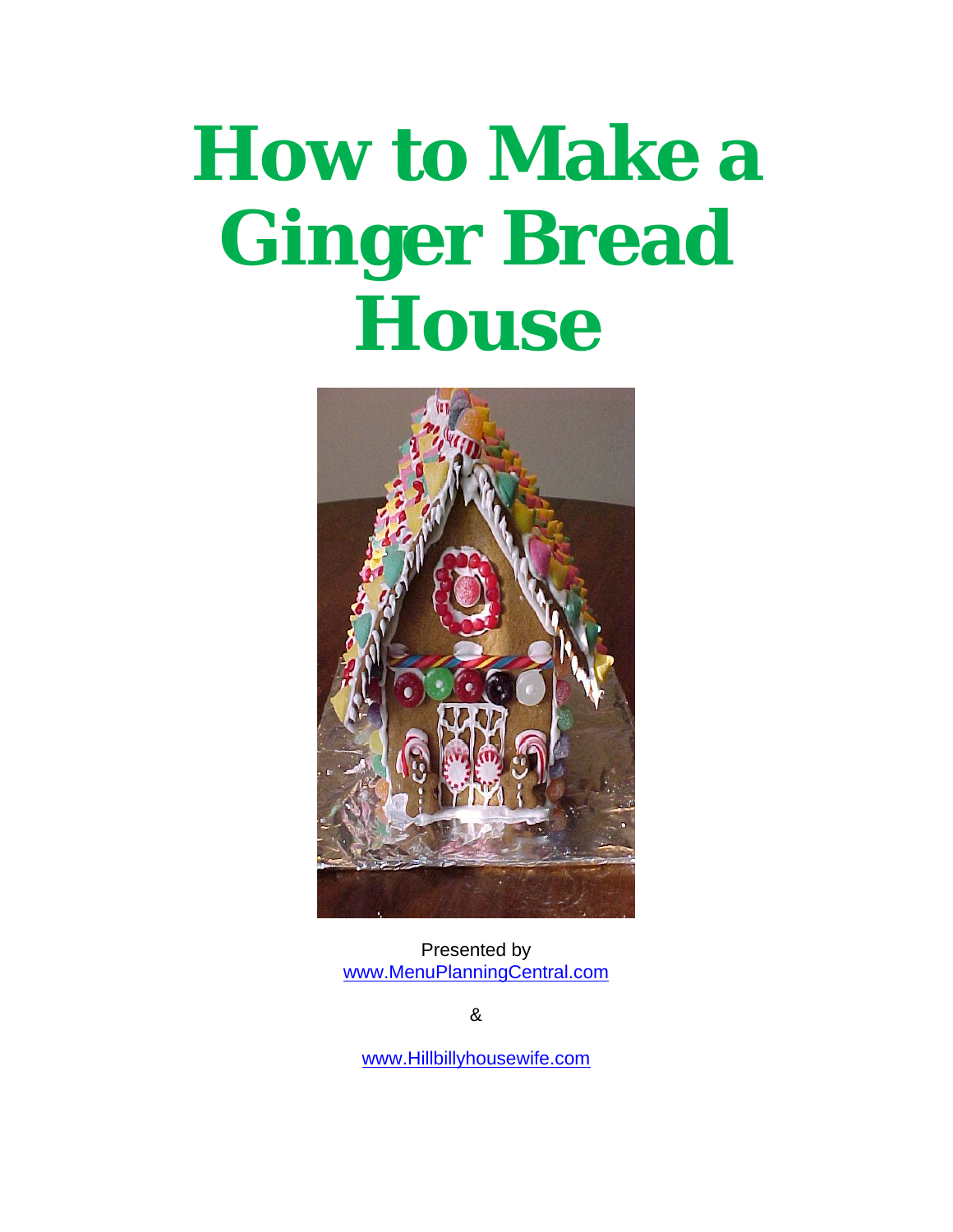My friend Susanne from www.Hillbillyhousewife.com emailed me earlier today to see if I thought my readers (that would be you  $\circledcirc$  ) might be interested in a little guide on how to make a gingerbread house with the kids.

One of her own readers, Karen Hoffman, shared some wonderful pictures and detailed instructions and that's exactly what you will find in this guide.

The end result looked so cute, I couldn't wait to share this with you. If you have young kids, or just like to bake around the holidays, you should give this pretty gingerbread house a try. I can't wait to make it with my kids this weekend.

You may remember seeing the video of them making and decorating a fairytale cake. If you missed it, you can watch it right here:

http://www.menuplanningcentral.com/blog/fairytale-christmas-cake

I'm sure they will have just as much fun with a gingerbread house this holiday season. It's a great way to use up extra Halloween candy and makes for a pretty holiday decoration as well as a yummy treat.

Enjoy!

Wishing you a Happy Holiday Season

Christine Steendahl – The Menu Mom

[www.MenuPlanningCentral.com](http://www.menuplanningcentral.com/order/go.php?r=1349/) 

P.S. A membership to Menu Planning Central makes a great holiday gift!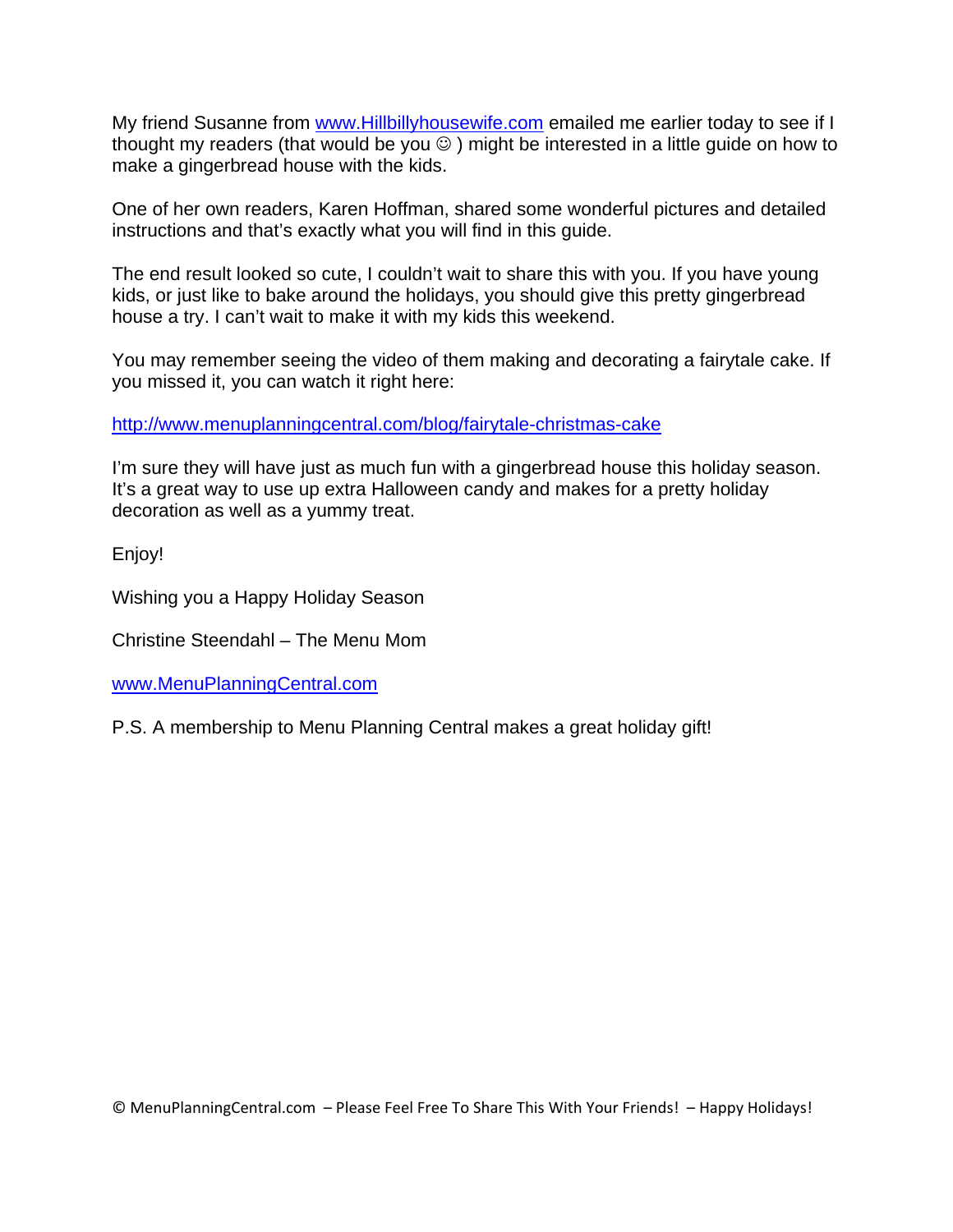A Note from Susanne – The Hillbilly Housewife

A few weeks ago one of my readers shared some pictures and directions on how to make one of the cutes gingerbread houses I've seen and I thought I'd pass those on to you.

I love this time of the year where we're baking, cooking, crafting and spending quality time with your families. Doing things like making this gingerbread house are a great way to build memories that will last a lifetime.

If you enjoy baking Christmas cookies, I would also like to invite you to participate in our Virtual cookie exchange. Hillbilly Housewife Newsletter readers are sharing some of their favorite cookie recipes. You can find them right here at

www.Hillbillyhousewife.com/cookies.htm

But let's get back to making that beautiful gingerbread house. Below you will find a note from Karen along with detailed instruction and color pictures.

God Bless and wishing you all a safe and happy holiday!

Susanne Myers – The Hillbilly Housewife

www.Hillbillyhousewife.com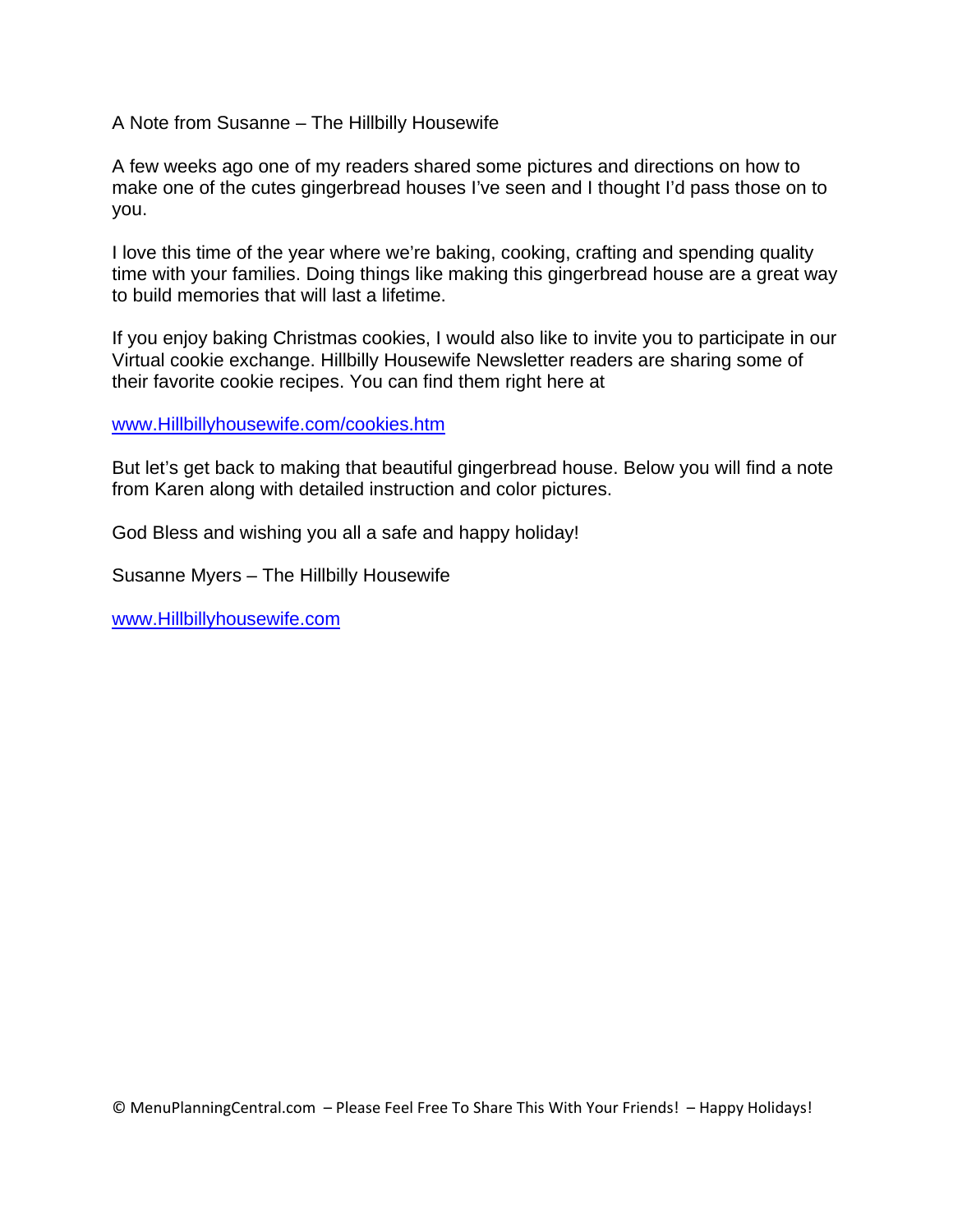Every December the kids and I make a gingerbread house from scratch. It takes a few days, more because we have to wait for things to cool or wall joints to harden, but overall it is a pretty easy project. Just be sure to purchase LOTS of extra candies for decorating because half the fun of decorating the house is eating all of the "damaged" or "imperfect" candies.  $\odot$  We use our gingerbread house as a table decoration and then after Christmas dinner the kids get to bust it apart with a hammer (yes, it does make a huge mess) and eat it up.

### **Day 1 – Dough**

(I use a stand mixer. This is a LARGE batch of dough.)

- 1 C butter (room temp.)
- $\bullet$  1  $\frac{3}{4}$  C brown sugar
- $\bullet$  1  $\frac{1}{4}$  C white sugar
- 2 Tbl molasses
- 6 eggs
- 6 C all-purpose flour
- 2 tsp baking soda
- 1 Tbl ground ginger
- 1 Tbl ground cinnamon
- 1 Tbl allspice

Cream the butter and sugars, then beat in the molasses and eggs. Combine all of the dry ingredients together in another large bowl. Then combine the mixtures and knead until smooth. Cover and refrigerate overnight.

## **The Holidays Can be Stressful Enough, Without thinking about "What's for Dinner"**

**We can help! Grab our Free Menu Planning Starter Guide at [www.MenuPlanningCentral.com](http://www.menuplanningcentral.com/order/go.php?r=1349/)**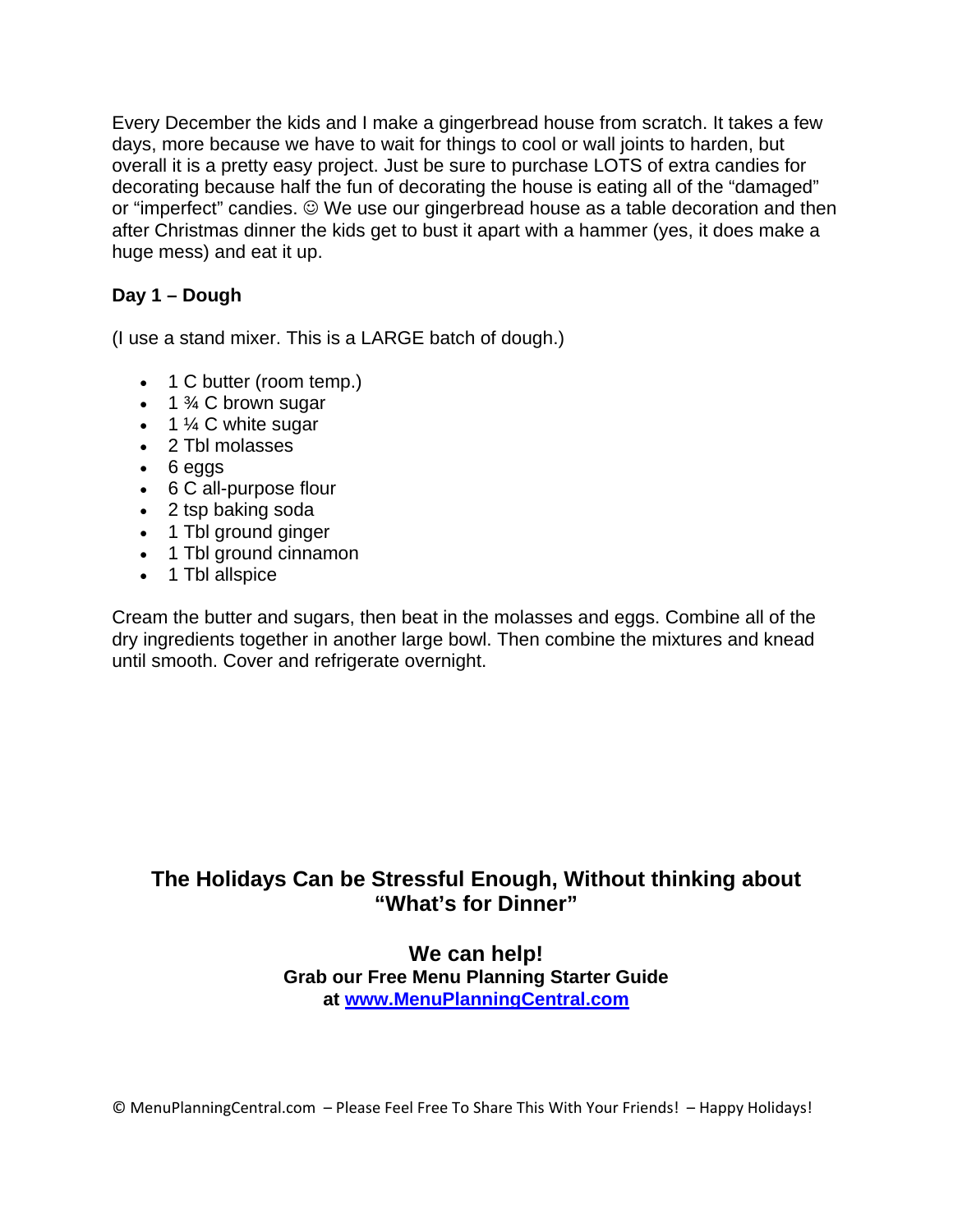#### **Day 2 – Pattern, Cutting, Baking**

Pattern: I have the kids measure these out on construction paper (help with illustrations needed!!!)

Roof – 2 rectangles: 7" x 11"

Side walls  $-2$  rectangles: 5" x 8"

End walls – 2 of these (each piece will look as if you took a square and set a triangle on top)

Square part  $-5$ " x  $5$ "

Triangle (peak part) – find the center of the base (2.5") and measure up 9" to make your peak

Cutting/ Baking:

Preheat oven to 325F. You will need several cookie sheets lined with parchment paper or foil that has been greased and floured. Bake 15-20 min or until slightly firm. Dry overnight (so they are firm enough for building).

Roll dough out on a well-floured surface until  $\frac{1}{4}$ " thick. Place a pattern piece on the dough and cut around the edges. (I use a pizza cutter for this part.) Gently lift with and put onto prepared cookie sheet (sometimes the dough gets a little misshapen – I have found that lifting the cutting board and sliding the dough onto the cookie sheet works well, but this will never have the perfect edges of a store bought kit).

Save the scraps of dough for gingerbread men or drop cookies (wonderful if you roll them in crystallized ginger and sugar first).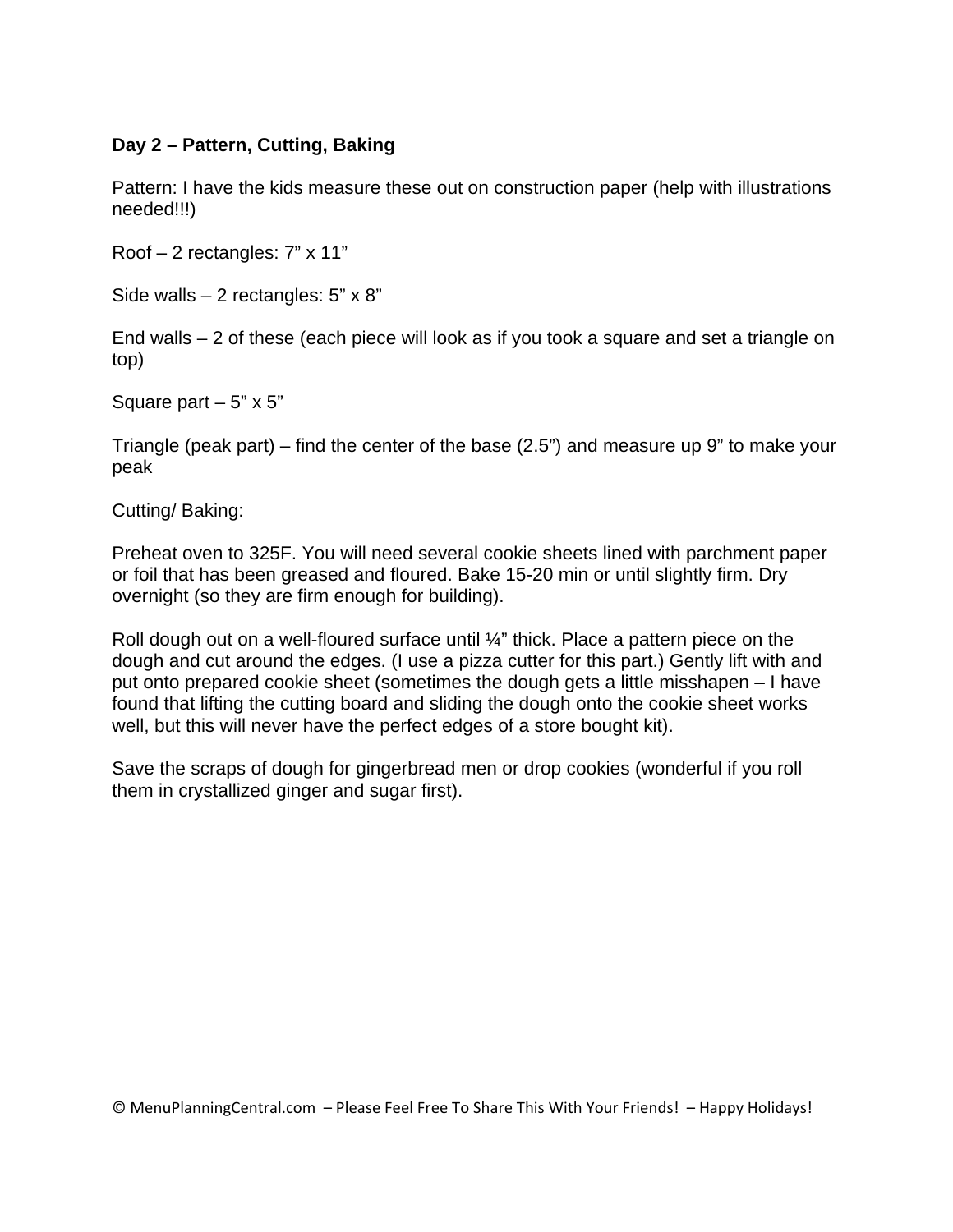#### **Day 3: Assembly**

Base: I use two pieces of cardboard glued together and covered in foil. A scrap piece of plywood or even a cookie sheet turn upside down would work well too.

Royal Icing: this is the glue that holds it all together and it must be VERY stiff! You will need several batches to complete the decorating of the house, but only make one batch at a time. Seal well and refrigerate any that doesn't get used. I use a piping bag to apply, but a Ziploc bag with the tip cut off works well too.

- 3 egg whites
- $\bullet$  1  $\frac{1}{2}$  tsp cream of tartar
- $\cdot$  4 4  $\frac{1}{2}$  C powdered sugar

Beat egg whites until they begin to foam. Add the cream of tartar and beat until mixture forms peaks. Gradually beat in sugar until it is VERY stiff (might take more than 4+ cups).

Assembly:

Pipe two thick lines of icing onto the base at a 90 degree angle – one for a sidewall and one for a peak wall. Pipe the side wall where the edges will meet. Place the walls on the base, touching each other. (We usually have the sidewall edges on the exterior and the peak wall edges on the interior.) Repeat. Let the structure dry for about 2 hours – you can use cans to prop it up if needed. Pipe a lot of icing on the top of the wall and stick on the roof. (There will be an "unsightly" seem along the top of the roof but that gets coved up with icing and candies, so don't worry about it.) Again, use cans or whatever to help prop it up while the roof dries.



**Get a FREE menu [planning](http://www.menuplanningcentral.com/order/go.php?r=1349/) kit here**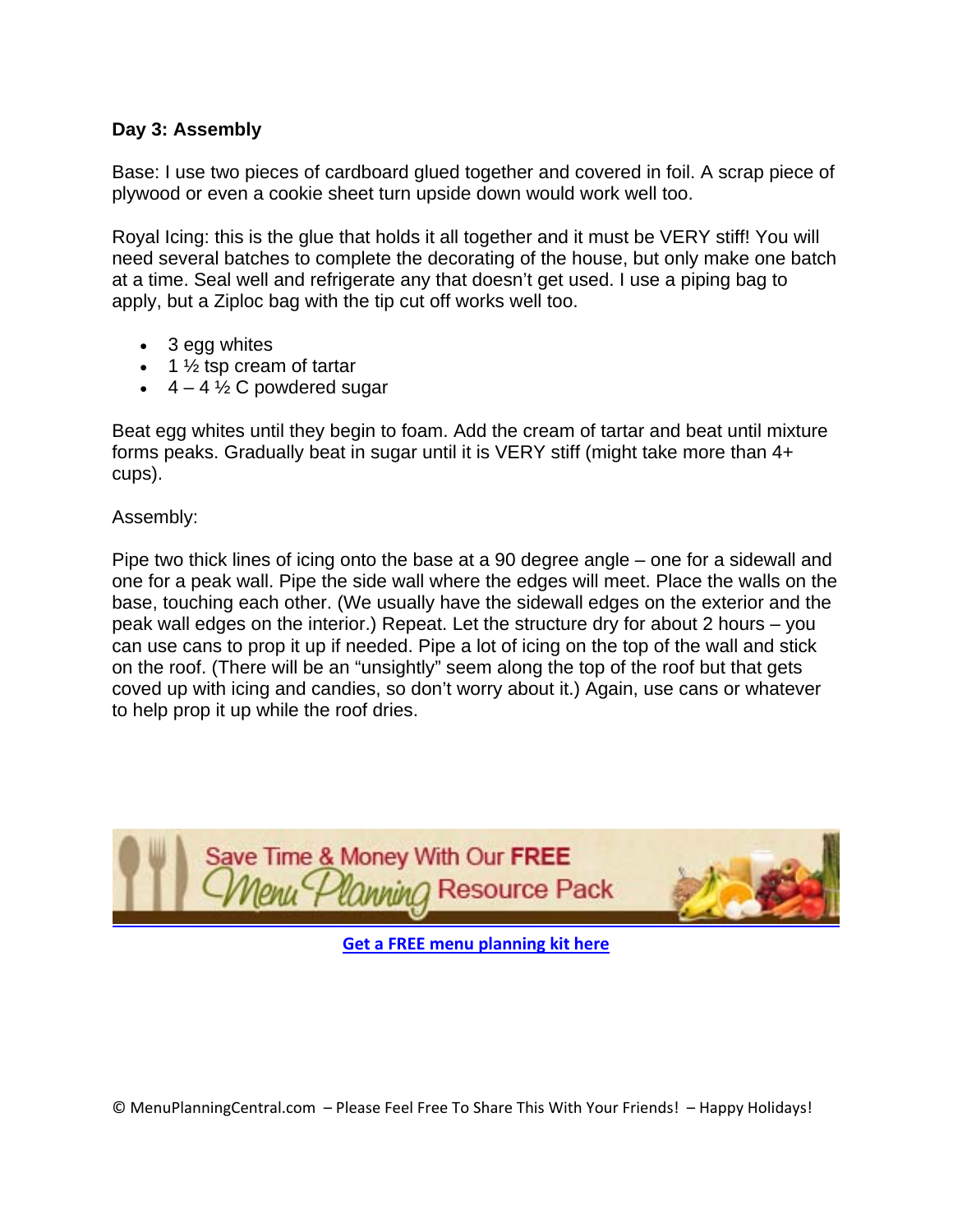#### **Day 4: Decorating!**

Let your imagination run wild. We use peppermint candies, gum drops, candy canes, cookies for the roof, licorice, red hots, and whatever else looks good. Make another batch of royal icing, give each child a small "piping bag", and turn them loose.

To make "stained glass windows": roll out gum drops on a sugared surface and attach to the house with icing.

I hope this starts a new tradition in other households too! Happy holidays!

#### ~Karen Hoffman

Here are a few more pictures of this gorgeous gingerbread house.